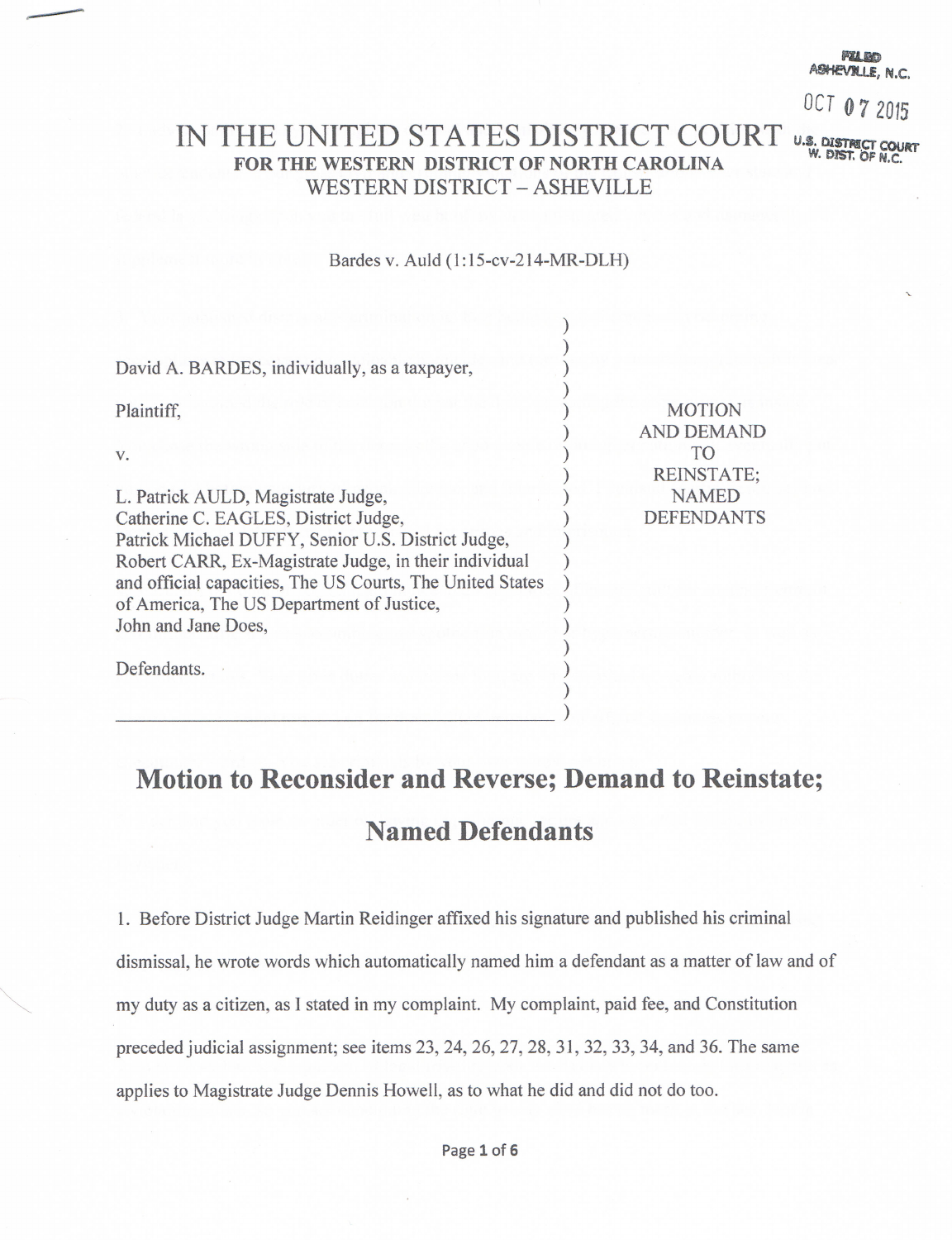2. I advise both of you you're right to counsel and immediately assume your position with the other defendants. Your gross civil and criminal violations of the Constitution, other state and federal laws, brings upon you the full weight of my uncompensated injuries and damages. I will supplement more in time.

3. Your published dismissal is criminal on its face being a signed confession becoming accomplices in the cover up of culpable homicides and tortures by your coconspirators. It is clear you have assumed the role of common thug at the door, protecting the other criminals inside. You chose the wrong side of the door, as the good people of our great nation will eventually put you on trial before your jury of people like me, and imprisoned. I demand Martin Reidinger and Dennis Howell, defendants, be prosecuted for crimes and imprisoned.

4. Further I put both of you on legal notice in all capacities of instant guilt for anyone's current and further suffering or succumbing to hypothermic torture or hypothermic murder, as well as any other tortures. Your civic duties as citizens first, are whitewashed in words authorizing the continuation of brutal torture and for those killed, murder, then affixed signatures to your executioner's orders. You are criminals by your own words, not mine.

5. I demand you issue an order outlawing hypothermic torture and any other torture by anyone anywhere.

6. No civil servant, no elected official, and no citizen, has immunity from serious felonies and other high crimes in any capacity; no one is above the law in the United States. Not even you. Ask your cellmate.

7. As to your baseless argument of legal frivolity your words deny hypothermic torture exists as a violation of law, so you are concluding the right to stay alive has no merit in the law. Not in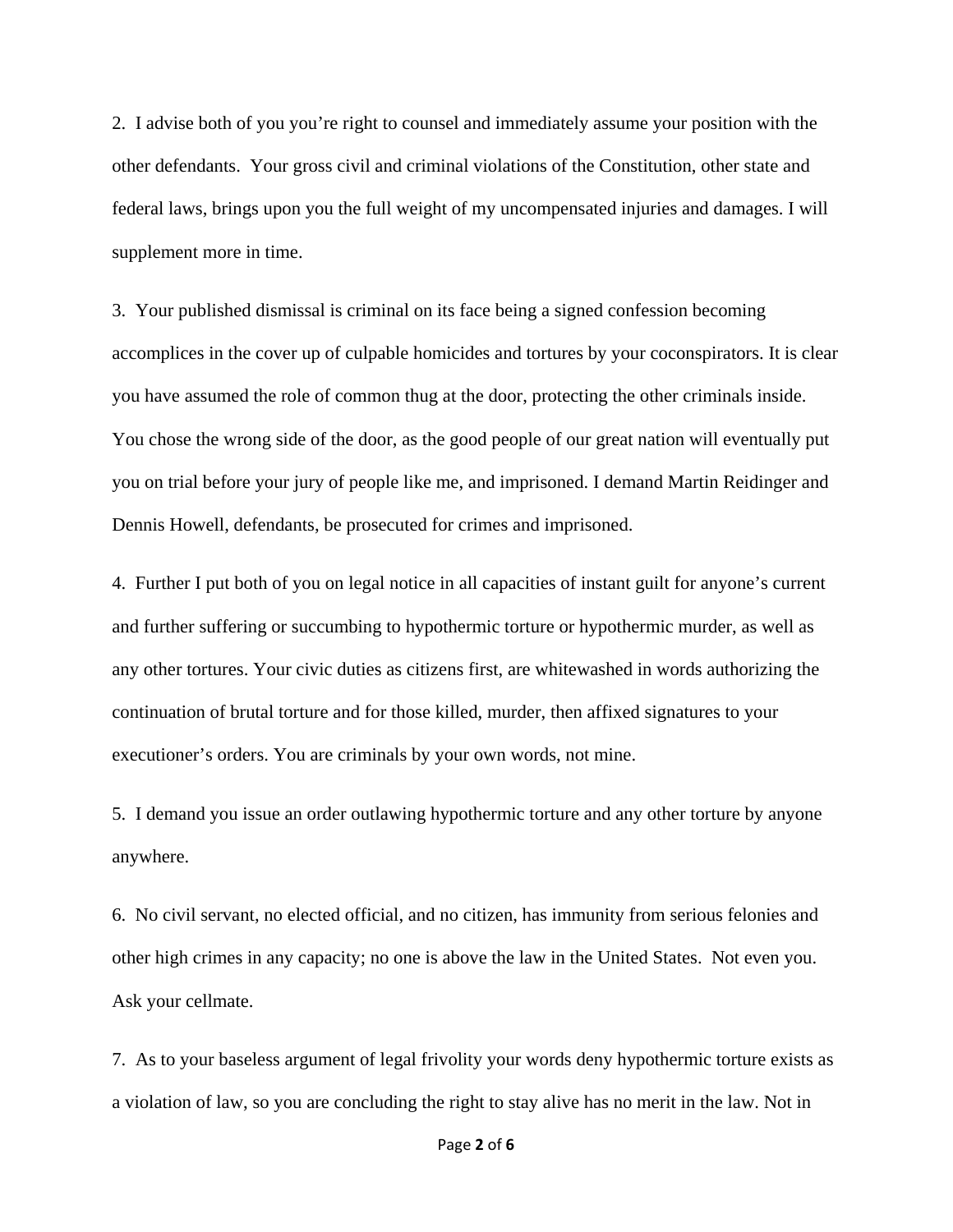your courtroom. Any jury of any twelve people like me will send you to prison based on what you have done, and not one will deem it legally frivolous. I demand you prove it to your jury, as are my rights and duty as a citizen. My actions are supported by the truth; your denial of the truth becomes more crimes.

8. Both of you are a disgrace to our great nation, deserving legal financial destitution and imprisonment for the rest of your lives. And no spouses released from state marriage contract laws defining two as one financially. You can write spouses letters weekly from your hypothermic cold cell in the federal supermax in Florence, Colorado.

9. As to another error in your criminal dismissal regards claims against the DOJ, and their to be named later guilty bad actors, the full burden and weight of all my uncompensated injuries and damages fall upon them, which compounds each day, and the interest far exceeds the principal after almost ten years. This is clear to any human in my complaint.

10. You referenced my three previous failed lawsuits, which are now evidence of crimes, as being judicial actions already decided, settled as fact, when you did not verify the facts which caused injury, you denied the truth with no facts. During discovery I will obtain your forensic trail and knowledge of your complete efforts to verify the facts, before you denied the truth without them.

11. Your criminal dismissal with "prejudice" is further proof of your crimes approving the crimes of your fellow criminal civil servants. It is all void. Just ask any jury.

12. I demand the court reverse, set aside, the dismissal, reinstate my complaint to proceed at law, and assign non-crime committing judges whom will obey the law. I demand you obey the law.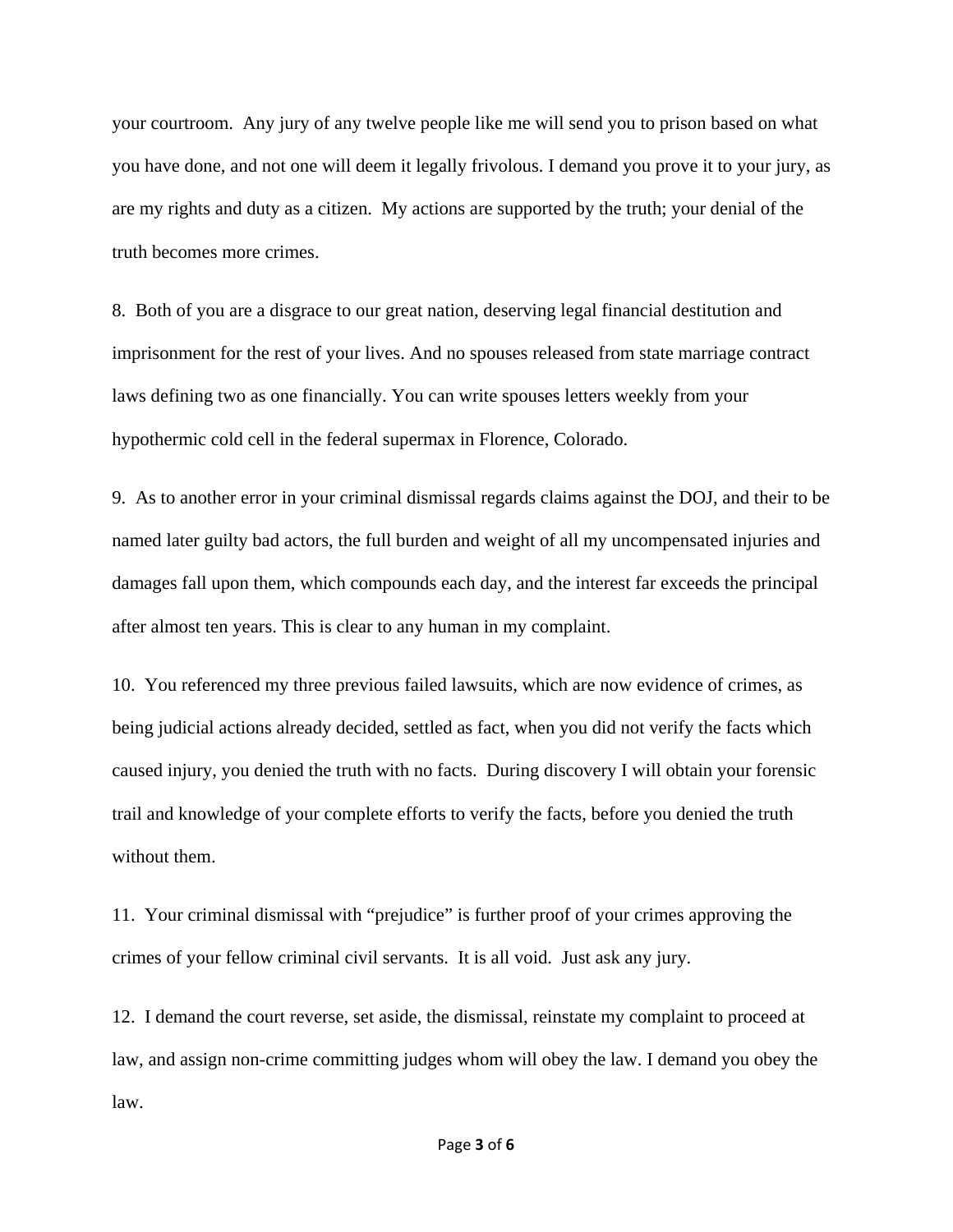- 13. I reiterate and demand my right to petition the government for redress of grievances.
- 14. I reiterate and demand my right for a jury of twelve.
- 15. I demand no further delay in either, as are my rights.

Respectively submitted,

This day 7 of October, 2015, by

x\_\_\_\_\_\_\_\_\_\_\_\_\_\_\_\_\_\_\_\_\_\_\_\_\_\_ David A. Bardes, *Pro Se* 

213 Rainbow Lake Drive Brevard, North Carolina 28712 828-393-4599(h) davidbardes@davidbardes.com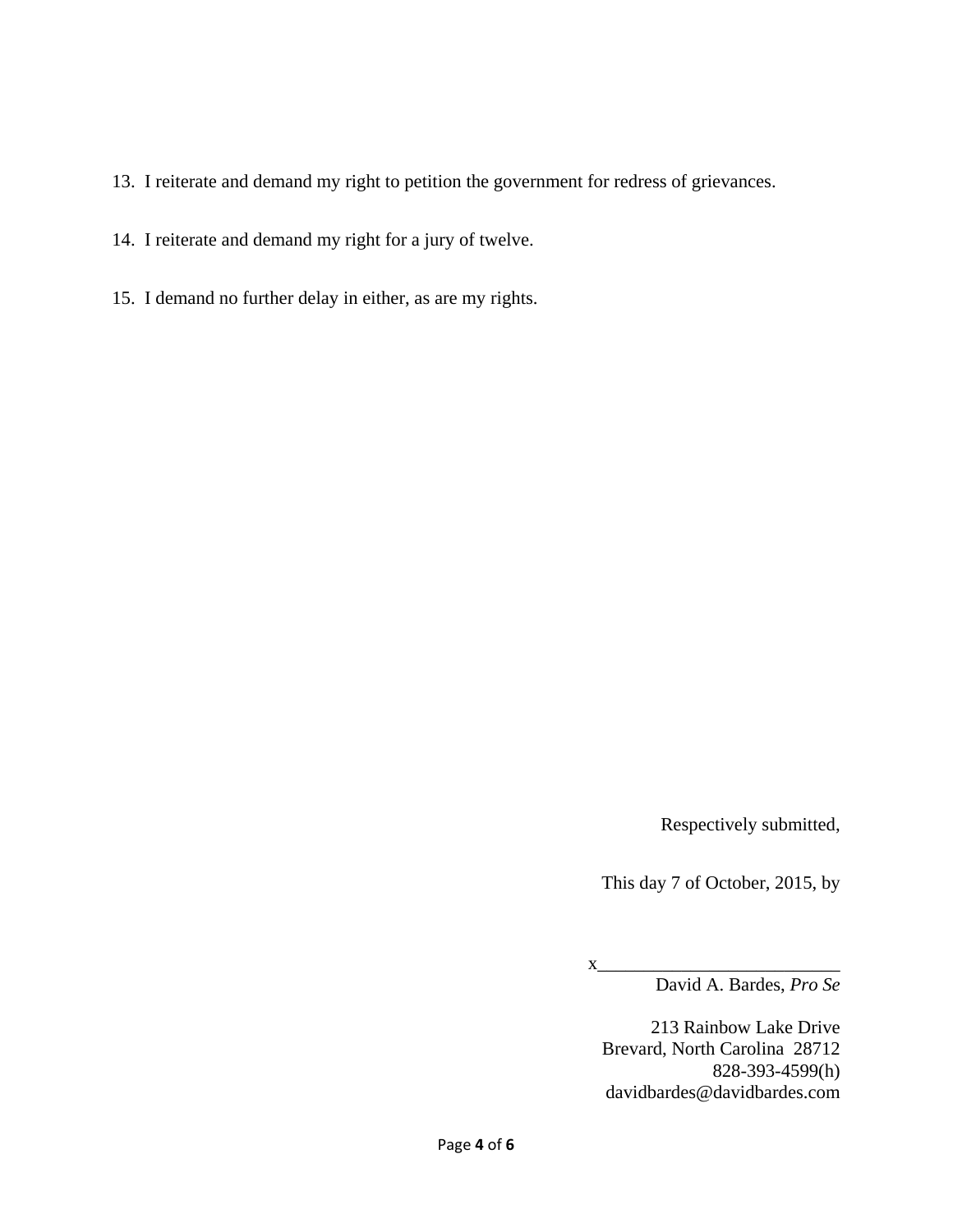## CERTIFICATE OF SERVICE

I hereby certify a true copy of the above motion and demand was served by United States Postal

Mail, postage prepaid upon:

- L. Patrick AULD, Magistrate Judge US District Court 324 W. Market Street Greensboro, NC 27401
- \_\_\_ Catherine C. EAGLES, District Judge US District Court 324 W. Market Street Greensboro, NC 27401
- Patrick Michael DUFFY, Senior U.S. District Judge US District Court 85 Broad Street Charleston, South Carolina 29401
- Robert CARR, Ex-Magistrate Judge US District Court 85 Broad Street Charleston, South Carolina 29401
- \_\_\_ James C. DUFF, Director Administrative Office of the United States Courts One Columbus Circle, NE Washington, D.C. 20544
- Office of the Attorney General Department of Justice 10th & Pennsylvania Avenue N.W. Washington, D.C. 20530
- U.S. Attorney's Office 227 West Trade St., Suite 1650 Charlotte, NC 28202

I declare under penalty of perjury this information is true.